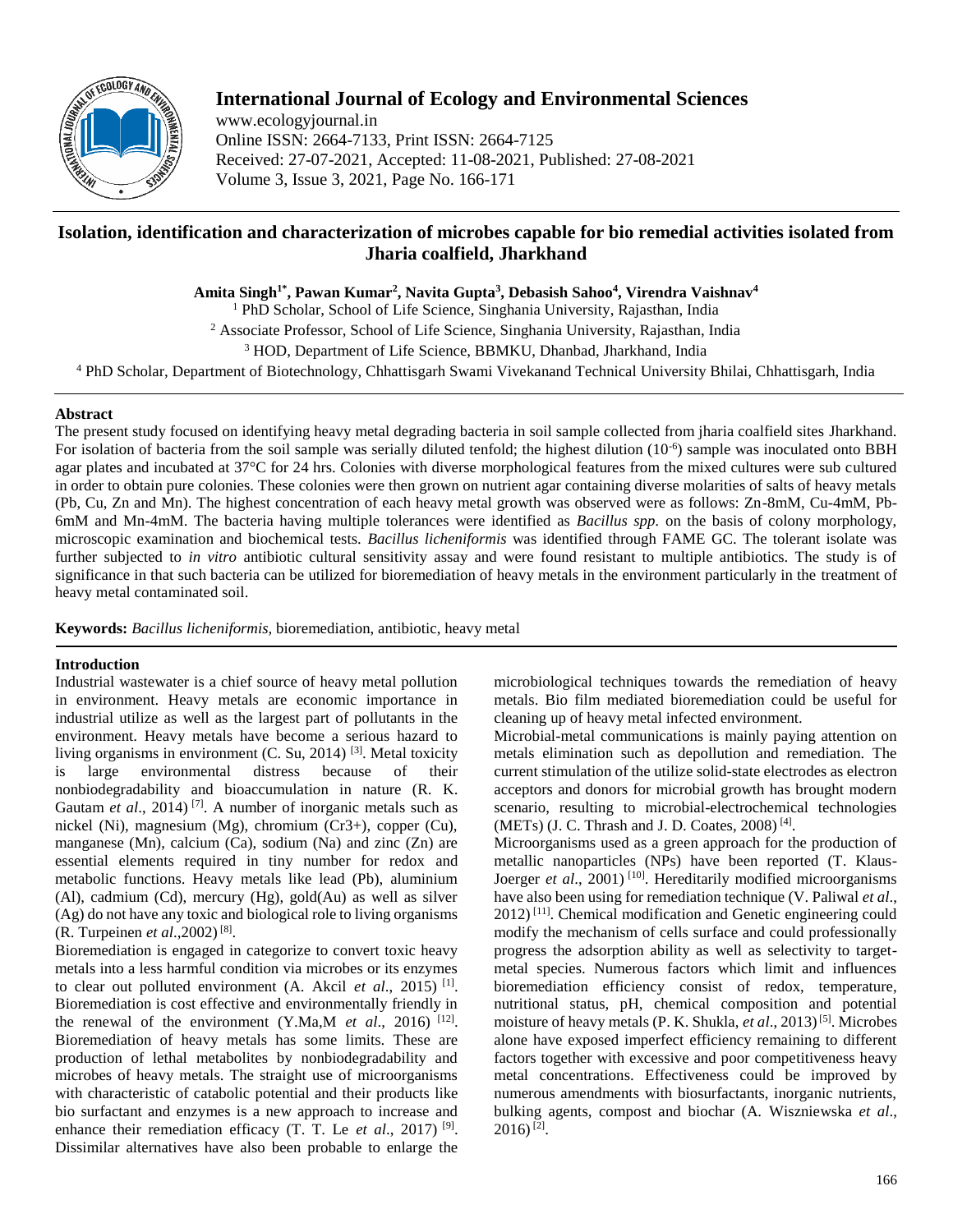Therefore, the main goal of this study was to get a strain Collection of heavy metal degrading bacteria able to apply wonderful degradation possible against high levels of heavy metal pollutants. Furthermore, our aim was to determine the heavy metal tolerance and antibiotic resistance of isolated and identified heavy metal-degrading bacterial strains.

# **Materials and Methodology**

# **Soil sampling**

Soil samples were collected from different areas of Jharia coalfield Jharkhand. Samples were collected during the month of June. The top 15 cm of soil was collected into sterile plastic bags for microbiological analysis. Samples were stored at  $4^{\circ}$ C until further processing.

**Purification and culturing of heavy metal degrading bacteria**

Heavy metal degrading bacteria were isolated using enrichment containing: 40 ml BBH mineral broth medium supplemented with 0.1mM heavy metals and 4.0 g of contaminated soil sediment. And incubation at  $32^0C$  for 2 weeks, the enriched cultures were serially diluted and inoculated onto BBH agar plates. Colonies with diverse morphologies were preferred as candidate heavy metal degrading strains and were maintained on standard Nutrient Agar (Hi Media).

### **Qualitative analysis (Dye method)**

10 isolates were checked for the degradation of heavy metals. The setup was prepared in 250 ml sterilized conical flasks. Solid heavy metals (10 g/l) were dissolved in dichloromethane and filtered sterilized through 0.22 μm membrane. 2 ml of solution at a final concentration of 100 ppm were added in different conical flasks and left open in sterilized conditions for the solvent gets evaporated. Than 100 ml of BBH media with trace elements and 100 μl of resazurin was added in the flasks. 500 μl of bacterial culture was added (OD600=0.5) in BBH broth in the flasks and kept in shaking incubator at  $120$  rpm and  $30^{\circ}$ C. Solvent, media and resazurin was used as control 1 and flask with inoculant and media was used as control 2.

Resazurin, which is also preferred to as Alamar blue. Alamar blue is a non-toxic dye condensed intracellular to resofurin through enzymes in the electron transport system. In the beginning a blue coloured resazurin is change into a pink colored resofurin through the loss one atom of oxygen. In second stage of reduction the pink colored resofurin is further more reduced to colorless hydroresofurin

### **Calculations**

Formula used to calculate the residual concentration and % degradation are given below:

### **Residual concentration (in ppm)**

= Sample Area X Amount of std. injected (ng) X Sample make up volume<br>Standard Area X Vol. of sample taken (ml) X Volume of sample injected

%Degradation= $\frac{\text{Initial concentration} - \text{Residual concentration}}{\text{Initial Conservation}} \times 100$ **Initial Concentration** 

# **Fame GC Analysis**

The Sherlock TM Chromatographic Analysis System (CAS) automatically identifies fatty acid methyl esters (FAMEs) by gas chromatography. The FAME profile can be used for fatty acid compound identification (marine oil analysis, PLFA analysis), or the entire fatty acid profile can be compared by pattern recognition to one of Sherlock's microbial libraries (e.g. environmental aerobic bacteria).

### **Libraries & Methods**

The primary Sherlock methods and libraries available include:

### **Fatty Acid Compound Naming and Quantitation**

- Microbial Community Analysis (PLFA) 150 soil phospholipid fatty acids
- Marine Oil Analysis (MARINE) 147 marine fatty acids, includingOmega-3s, Omega-6s and Omega-9s

### **Sample Preparation**

With inexpensive reagents, available from almost any chemical supply house, a technician averages 5 minutes per sample to prepare a batch of 30 samples. Each sample is prepared for analysis using a liquid-liquid extraction in a single test tube.

- 1. Harvesting a small quantity (~20mg cells) from the culture plate is the most labor-intensive step. It will typically take 1 hour or less to harvest cells from 30 plates into 30 test tubes.
- 2. The four-step liquid-liquid extraction process requires about 1½ hours or less for a batch of 30 samples. During the extraction process, there are approximately 35 minutes of "wait time" available for the technician to do paper work and other tasks.
- 3. The sample preparation is the same, regardless of microbial type. It is not necessary to do a Gram stain or other offline tests before preparing and analyzing a sample.

#### **Gases**

The Sherlock requires a specific type and quality of gases to function properly:

### **Carrier Gas**

- 1. Hydrogen, 99.999%+, 150 cc/min+
- 2. Note: Helium cannot be used

### **Makeup Gas**

- 1. Nitrogen, 99.999%+
- 2. Industrial Grade Air, < 1ppm THC

### **Testing heavy metal and antibiotic resistance of strains**

Heavy metal resistance of strains was tested in nutrient broth tubes containing different concentrations (0.25, 0.5, 1.0, 2.0, 1.0, 2.0, 3.0, 4.0, 5.0, 6.0, 7.0, 8.0 mm) of CuSO4.5H2O, Pb (NO3)2, ZnSO4.7H2O, MnSO4.H2O, C8H4K2O12Sb2.3H2O, SnCl2.2H2O (Hi Media). Stock solutions were prepared in deionized water and were also filter sterilized before inoculation. All tests were performed in triplicates and the results were evaluated visually for growth against heavy-metal free control cultures and blank tubes.

Antibiotics sensitivity of selected strains was performed by the Kirby Bauer's disc diffusion method using Muellere Hinton agar (Bauer *et al*., 1996; CLSI, 2013). Cephalosporins (cefuroxime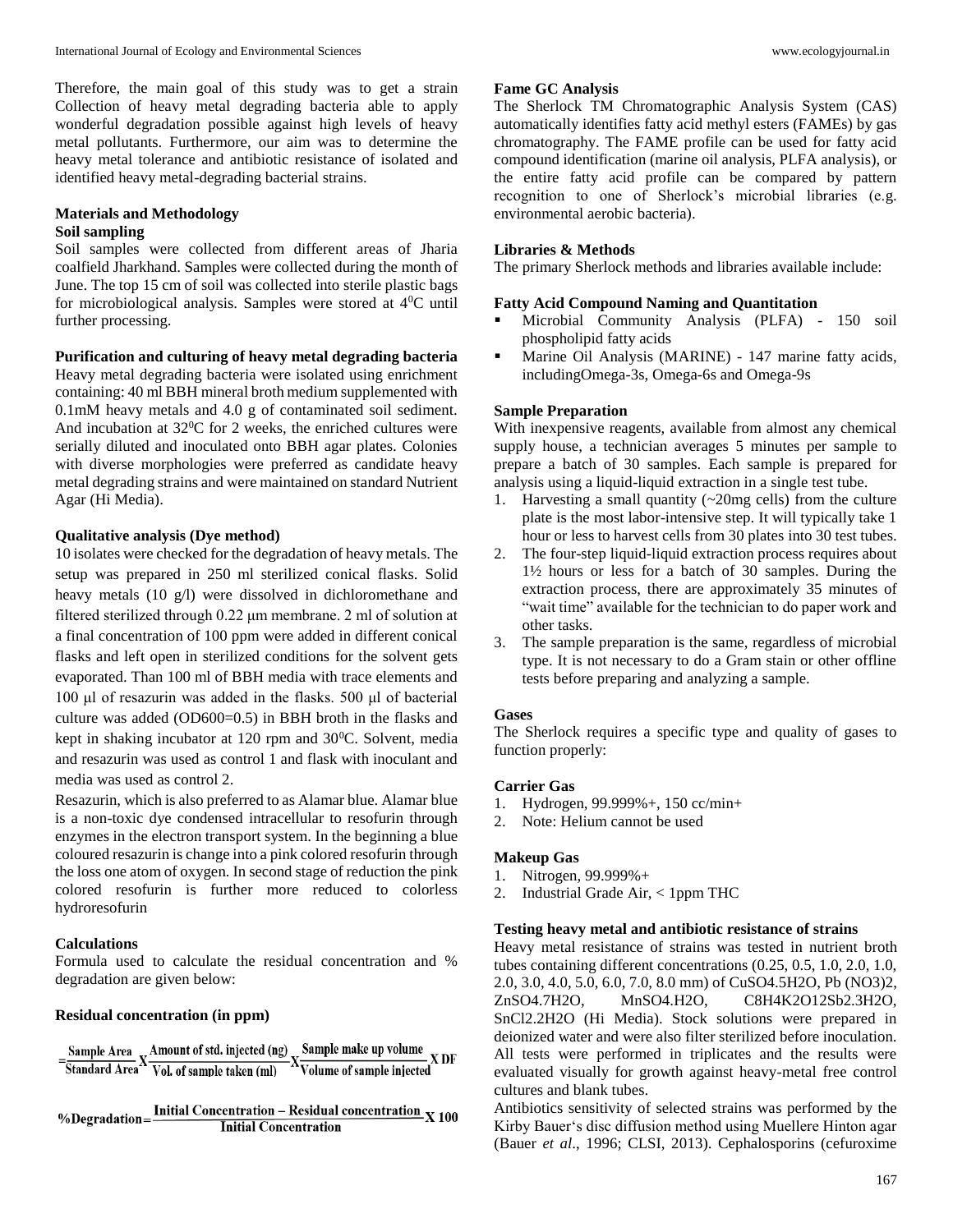sodium-CXM30, cefotaxime-CTX30, cefoperazone-CFP75), penicillins (piperacillin-PRL100, penicillin G-10U, amoxyclav-30), tetracyclines (tigecycline-TGC15), carbapenems (imipenem-IPM10), quinolones (norfloxacin-NOR10). All the experiments were performed in triplicates.

# **Result**

**Purification and culturing of heavy metal degrading bacteria** 5 diverse appearing colonies were recognized which were maintained in Agar slants after that enriching them from heavy metal contaminated soil samples.



**Fig 1:** Bacterial cultures isolated from soil sample.

**Table 1:** Morphological Characteristics of Isolates

| <b>Characteristics</b> | $JCJ-1$   | $JCJ-2$   | $JCJ-3$   | $JCJ-4$   | $JCJ-5$     |
|------------------------|-----------|-----------|-----------|-----------|-------------|
| Colonial               | Circular. | Circular. | Circular. | Circular. | Circular.   |
| characteristics        | white     | white     | white     | white     | white       |
| Gram's reaction        |           |           |           |           |             |
| Shape                  | Circular  | Rod       | Rod       | Circular  | Filamentous |
| Catalase               |           |           | $^{+}$    |           |             |
| Oxidase                |           |           |           |           |             |
| Methyl Red             |           |           |           |           |             |
| Voges roskauer         | $^{+}$    |           |           |           |             |
| Indole                 |           |           |           |           |             |
| Citrate                |           |           |           |           |             |

### **Qualitative degradation of the isolates (Dye method)**

The heavy metal degrading of the 5 isolates by dye method is presented below tables. *Bacillus spp.* showed greatest microbial activity by dropping resazurin to pink colored resofurin. This one isolate was further applied for molecular identification, quantitative heavy metal degradation, antibiotic as well as heavy metal resistance.



**Fig 2:** Resazurin (purple) and resorfurin (pink) formation

**Table 2:** Qualitative degradation against Pb

| SN. | <b>Bacterial species</b> | Sorption Efficiency (%) |
|-----|--------------------------|-------------------------|
|     | Micrococcus              | 10.11                   |
|     | <b>Bacillus</b>          | 78.32                   |
|     | Pseudomonas              | 78.9                    |
|     | Staphylococcus           | 18.9                    |
|     | streptomyces             | 29.5                    |

**Table 3:** Qualitative degradation against Cu

| SN. | <b>Bacterial species</b> | Sorption Efficiency (%) |
|-----|--------------------------|-------------------------|
|     | Micrococcus              | 35.78                   |
|     | <b>Bacillus</b>          | 67.33                   |
|     | Pseudomonas              | 67.33                   |
|     | Staphylococcus           | 76.8                    |
|     | streptomyces             | 20 S                    |

**Table 4:** Qualitative degradation against Zn

| šN. | <b>Bacterial species</b> | Sorption Efficiency (%) |
|-----|--------------------------|-------------------------|
|     | Micrococcus              | 2.11                    |
|     | <b>Bacillus</b>          | 59.8                    |
|     | Pseudomonas              | 46.9                    |
|     | Staphylococcus           | 1.11                    |
|     | <b>Streptomyces</b>      | 11 12                   |

**Table 5:** Qualitative degradation against Cr

| N. | <b>Bacterial species</b> | Sorption Efficiency (%) |
|----|--------------------------|-------------------------|
|    | Micrococcus              | 38.78                   |
|    | <b>Bacillus</b>          | 49.2                    |
|    | Pseudomonas              | 98.5                    |
|    | Staphylococcus           | 46.2                    |
|    | <b>Streptomyces</b>      | 73 1                    |

# **Identification of the bacterial strain**

The unknown bacterial culture was identified as *Bacilluslicheniformis* through FAME GC (Table 6).

|  | <b>Table 6:</b> Bacillus-licheniformis |  |  |
|--|----------------------------------------|--|--|
|--|----------------------------------------|--|--|

| RT     | <b>Response</b> | Ar/Ht | <b>RFact</b> | <b>ECL</b> | Peak Name           | Percent   | <b>Comment1</b>     | <b>Comment2</b>  |
|--------|-----------------|-------|--------------|------------|---------------------|-----------|---------------------|------------------|
| 0.7599 | $1.59E + 6$     | 0.006 | $---$        | 6.6052     |                     | $- - - -$ | $<$ min rt          |                  |
| 0.7733 | $.411E+9$       | 0.021 | $---$        | 6.6907     | <b>SOLVENT PEAK</b> | $- - - -$ | $<$ min rt          |                  |
| 1.0041 | 856             | 0.009 | $---$        | 8.1775     |                     | $---$     | $<$ min rt          |                  |
| .1015  | 842             | 0.015 | $---$        | 8.7922     |                     | $---$     | $<$ min rt          |                  |
| .2309  | 369             | 0.008 | .173         | 9.6099     | $10:0$ iso          | 0.10      | ECL deviates -0.006 | Reference -0.014 |
| .4284  | 2065            | 0.010 | $---$        | 10.6805    |                     | $---$     |                     |                  |
| .5016  | 738             | 0.012 | $---$        | 11.0392    |                     | $---$     |                     |                  |
| .7369  | 7435            | 0.009 | .045         | 12.0139    | 12:0                | 1.84      | ECL deviates 0.014  | Reference 0.017  |
| 1.9185 | 4505            | 0.011 | $---$        | 12.6744    |                     | $---$     |                     |                  |
| 2.1970 | 4450            | 0.009 | 0.989        | 13.6286    | $14:0$ iso          | 1.04      | ECL deviates 0.001  | Reference 0.006  |
| 2.3084 | 2537            | 0.009 | 0.979        | 13.9996    | 14:0                | 0.59      | ECL deviates 0.000  | Reference 0.006  |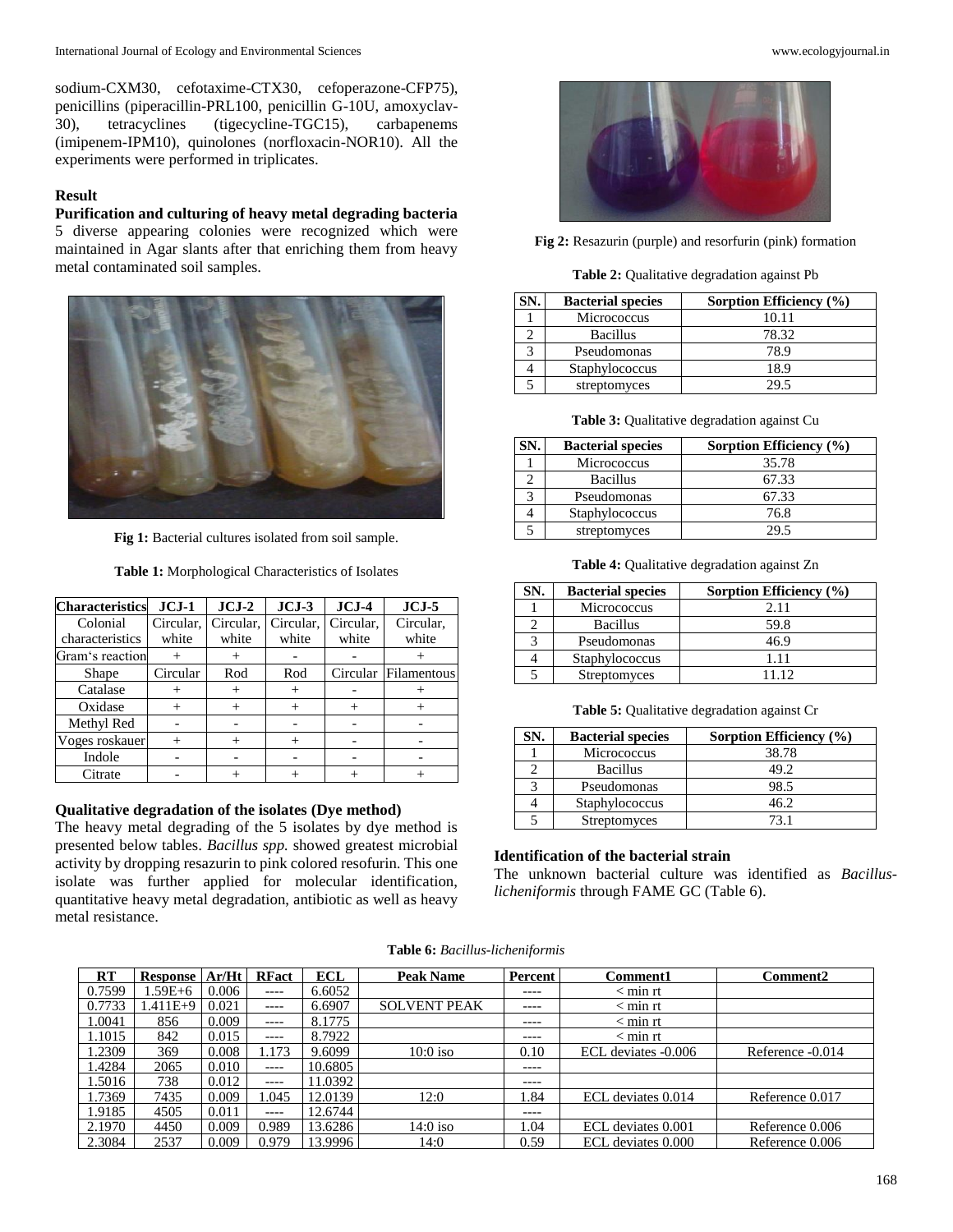| 2.5078 | 115394 | 0.009 | 0.964 | 14.6307 | $15:0$ iso         | 26.32   | ECL deviates -0.001    | Reference 0.005        |
|--------|--------|-------|-------|---------|--------------------|---------|------------------------|------------------------|
| 2.5372 | 161683 | 0.009 | 0.962 | 14.7238 | 15:0 anteiso       | 36.81   | ECL deviates -0.001    | Reference 0.005        |
| 2.6230 | 1194   | 0.012 | $---$ | 14.9952 | 15:0               | ----    | ECL deviates -0.005    |                        |
| 2.7576 | 3433   | 0.010 | 0.950 | 15.4111 | 16:1 w7c alcohol   | 0.77    | ECL deviates -0.003    |                        |
| 2.8282 | 19649  | 0.009 | 0.946 | 15.6292 | $16:0$ iso         | 4.40    | ECL deviates -0.004    | Reference 0.001        |
| 2.8765 | 4104   | 0.011 | 0.944 | 15.7785 | 16:1 w11c          | 0.92    | ECL deviates -0.003    |                        |
| 2.9465 | 14037  | 0.009 | 0.941 | 15.9950 | 16:0               | 3.13    | ECL deviates -0.005    | Reference -0.001       |
| 3.0285 | 565    | 0.012 | 0.938 | 16.2490 | 15:0 2OH           | 0.13    | ECL deviates -0.006    |                        |
| 3.0647 | 627    | 0.010 | ----  | 16.3612 |                    | ----    |                        |                        |
| 3.0815 | 4097   | 0.009 | 0.936 | 16.4133 | $17:1$ iso w $10c$ | 0.91    | ECL deviates -0.001    |                        |
| 3.1124 | 5188   | 0.010 | 0.935 | 16.5090 | Sum In Feature 4   | 1.15    | ECL deviates -0.003    | 17:1 anteiso $B/iso I$ |
| 3.1264 | 2870   | 0.009 | 0.935 | 16.5524 | 17:1 anteiso w9c   | 0.64    | ECL deviates 0.000     |                        |
| 3.1532 | 30805  | 0.009 | 0.934 | 16.6354 | $17:0$ iso         | 6.81    | ECL deviates -0.002    | Reference 0.001        |
| 3.1846 | 58557  | 0.009 | 0.933 | 16.7327 | 17:0 anteiso       | 12.93   | ECL deviates 0.000     | Reference 0.002        |
| 3.4742 | 411    | 0.009 | 0.927 | 17.6350 | $18:0$ iso         | 0.09    | ECL deviates -0.001    | Reference -0.001       |
| 3.5258 | 2702   | 0.014 | 0.926 | 17.7960 | 18:1 w9c           | 0.59    | ECL deviates 0.002     |                        |
| 3.5920 | 1324   | 0.011 | 0.926 | 18.0026 | 18:0               | 0.29    | ECL deviates 0.003     | Reference 0.001        |
| 3.6528 | 884    | 0.012 | 0.925 | 18.1969 | 17:0 iso 3OH       | 0.19    | ECL deviates 0.004     |                        |
| 3.6876 | 1915   | 0.014 | ----  | 18.3082 |                    | ----    |                        |                        |
| 3.7695 | 597    | 0.013 | 0.924 | 18.5702 | 17:0 3OH           | 0.13    | ECL deviates 0.005     |                        |
| 3.7996 | 2232   | 0.012 | ----  | 18.6663 |                    | ----    |                        |                        |
| 3.8231 | 1049   | 0.015 | 0.924 | 18.7415 | 19:0 anteiso       | 0.23    | ECL deviates 0.004     | Reference -0.002       |
| 4.0129 | 985    | 0.024 | ----  | 19.3574 |                    | $--- -$ |                        |                        |
| ----   | 5188   | ---   | ----  | ----    | Summed Feature 4   | 1.15    | $17:1$ iso I/anteiso B | 17:1 anteiso $B/iso I$ |



**Fig 3:** Chromatogram of *Bacillus-licheniformis*

# **Heavy metal resistance of identified bacteria**

Maximum tolerance was shown by *Bacillus licheniformis* against (15 mM) and least tolerance was shown by four bacterial species except *B. licheniformis* MTC values of 0 mM for Stannous Chloride. *Staphylococcus spp.* showed least tolerance against Cu+ (0.25 mM) but was able to tolerate 10 mM of Mn2+.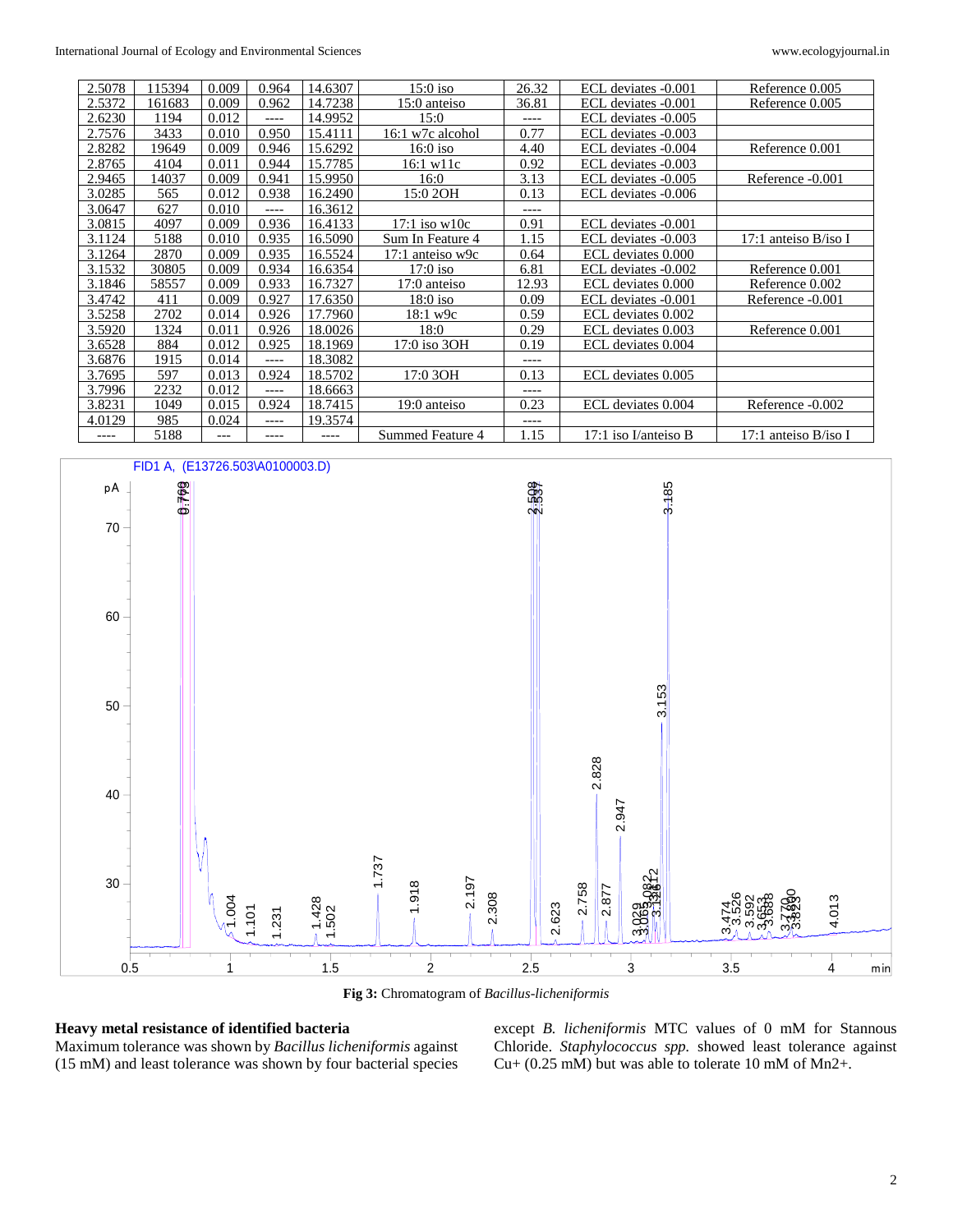| <b>Strains</b>        |         | <b>MTC</b> values of heavy metals (mm) |                                           |              |                                                                                               |                                                        |  |  |  |  |
|-----------------------|---------|----------------------------------------|-------------------------------------------|--------------|-----------------------------------------------------------------------------------------------|--------------------------------------------------------|--|--|--|--|
|                       | (PbNO3) |                                        | $\vert$ (CuSO4.5H2O) $\vert$ (SnCl2.2H2O) | (ZnSO4.7H20) | Lead Nitrate Copper Sulphate Stannous Chloride Zinc Sulphate Manganese Sulphate<br>(MnSO4H2O) | Potassium Antimony<br>Tartarate<br>(C8H4K2O12Sb2.3H2O) |  |  |  |  |
| Micrococcus           |         |                                        |                                           |              |                                                                                               |                                                        |  |  |  |  |
| <b>Bacillus</b>       |         |                                        |                                           |              |                                                                                               |                                                        |  |  |  |  |
| Pseudomonas           |         |                                        |                                           |              |                                                                                               |                                                        |  |  |  |  |
| <b>Staphylococcus</b> |         |                                        |                                           |              |                                                                                               |                                                        |  |  |  |  |
| <b>Streptomyces</b>   |         |                                        |                                           |              |                                                                                               |                                                        |  |  |  |  |

**Table7:** Maximum tolerated concentration (MTC) values of tested heavy metals

# **Antibiotic resistance of strains**

All identified bacteria showed resistance against penicillin G and cefuroxime, impenem, amoxyclav. *B. licheniformis* showed resistance against 4 out of 6 antibiotics and the other four (Micrococcus, Pseudomonas, Staphylococcus, Streptomyces) were resistant only to 2 out of 6 antibiotics used (Table 8).



**Fig 4:** Antibiotic sensitivity pattern of the *Bacillus licheniformis.*

| Antibiotic & concentration $\rightarrow$ | <b>Penicillin G</b> | <b>Piperacillin</b> | <b>Norfloxacin</b> | Imipenem      | Cefotaxime      | Amoxvclav       |
|------------------------------------------|---------------------|---------------------|--------------------|---------------|-----------------|-----------------|
| Strains $\downarrow$                     |                     |                     |                    |               |                 |                 |
| Micrococcus                              | $9.3 + 0.57$        | $10.3 + 0.56$       | $7.3 + 0.55$       | $13 + 0$      | $09.6 + 0.58$   | $15.3 + 0.58$   |
| <b>Bacillus</b>                          | $25 + 0.1$          | $25.4 + 0.5$        | $28.6 + 0.58$      | $40.3 + 0.58$ | $26 + 1$        | $30.6 \pm 0.58$ |
| Pseudomonas                              | $13.6 \pm 0.58$     | $14.3 \pm 0.58$     | $16.6 \pm 0.58$    | $40.3 + 1.15$ | $22.3 \pm 0.58$ | $29 + 1$        |
| <b>Staphylococcus</b>                    | $2.6 \pm 0.58$      | $7.6 \pm 0.58$      | $2.6 \pm 0.58$     | $4.6 + 0.58$  | $15 \pm 0$      | $15 \pm 0$      |
| <b>Streptomyces</b>                      | $2.3 + 1.1$         | $2 \pm 0$           | $3.3 \pm 0.58$     | $4 + 0$       | $2+1$           | $3 + 0$         |

**Table 8:** Susceptibility of identified strains against antibiotics

# **Conclusion**

The present study was of the bacterial bioremediation characters and their heavy metal and antibiotic tolerance from the heavy metal contaminated soil located in Jharia Coalfield Jharkhand, India. Mainly strong strains characterized were predominantly from the *Bacillus licheniformis* which showed mixed resistance against antibiotics and heavy metals. Highest degradation was observed by *B. licheniformis. Bacillus licheniformis* strain showed resistance against most of heavy metals and the most active bacteria to degrade the selected heavy metals. All the isolates except *Bacillus licheniformis* were resistance against 4 antibiotics out of 6 antibiotics and other bacterial *spp.* showed less sensitive to antibiotic resistance.

## **Reference**

- 1. Akcil A, Erust C, Ozdemiroglu S, Fonti V, Beolchini F. "A review of approaches and techniques used in aquatic contaminated sediments: metal removal and stabilization by chemical and biotechnological processes,",Journal of Cleaner Production,2015:86:24-26.
- 2. Wiszniewska A, Hanus-Fajerska E, Muszy ´ Nska E, Ciarkowska K. "Natural organic amendments for improved phytoremediation of polluted soils: a review of recent progress, *Pedosphere*,2016:26(1):1-12.
- 3. Su C. "A review on heavy metal contamination in the soil worldwide: Situation, impact and remediation techniques," Environmental Skepticsand Critics,2014:3:24-38.